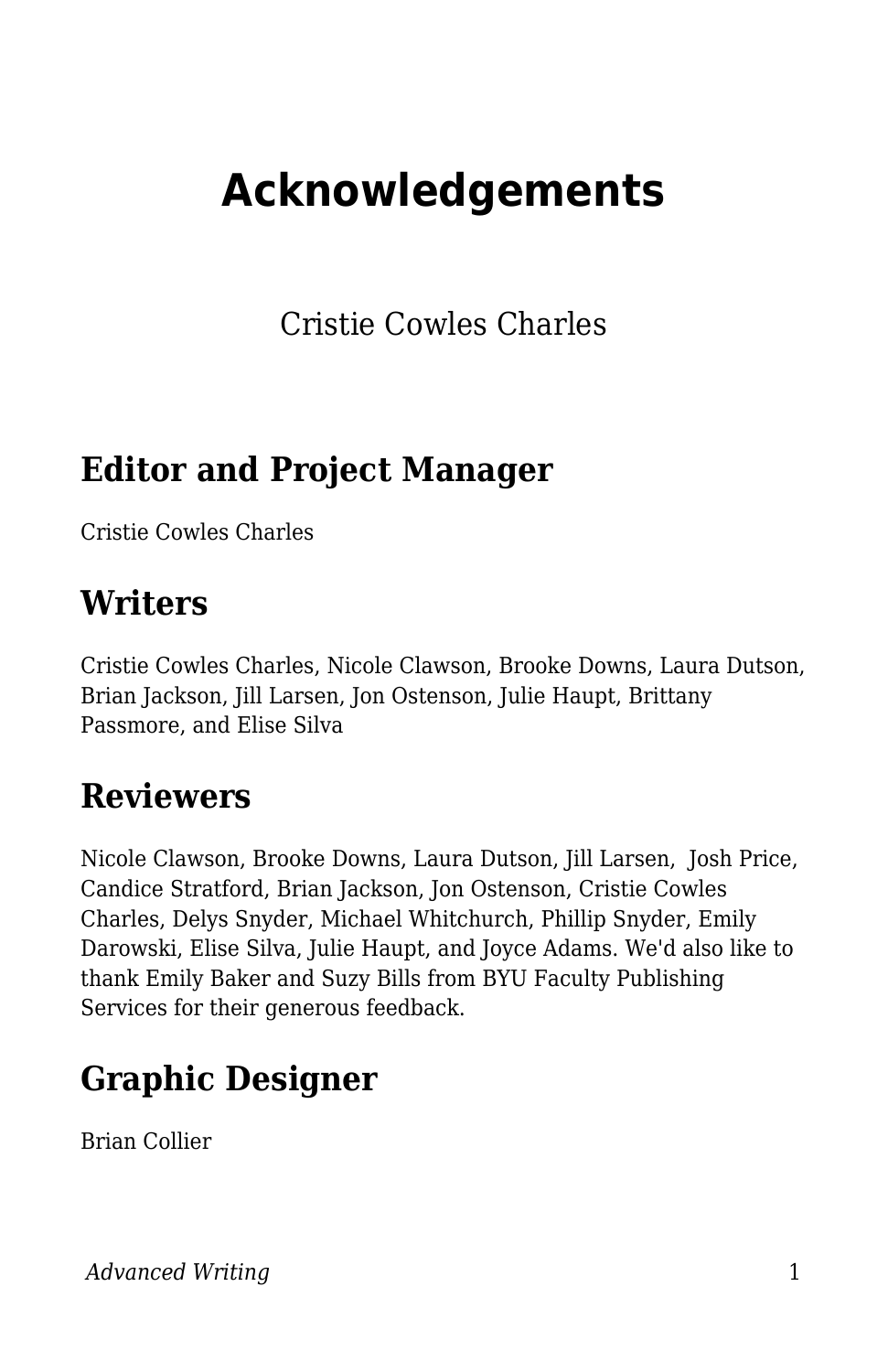# **Technical Support**

Thanks also to Royce Kimmons, Assistant Professor in BYU's *Instructional Psychology and Technology* department and creator of the [EdTechBooks.org](https://edtechbooks.org/writing/EdTechBooks.org) website and Patrick Ciaschi, our Instructional Designer at *Top Hat.com*.

### **Consultants**

Kurt Sandholtz, Lisa Thomas, and Ben Hill

# **Funding**

Thank you to the **Friends of the Harold B. Lee Library** and the **Harold B. Lee Library** at **Brigham Young University** for the generous grant funding they provided and for their mission to support the creation of Open Educational Resources for BYU students. We are grateful for the support and guidance we received from BYU's Digital Learning Services Librarian Michael Whitchurch throughout this project.

We'd similarly like to thank **BYU's General Education program** and the **English Department** for their generous Matching Grants that also funded the development of this book and its sister book [Writing](https://edtechbooks.org/writing) [in the Social Sciences.](https://edtechbooks.org/writing)

# **Feedback**

We welcome any feedback you have for this book. Please email [advancedwritingtextbook@gmail.com](mailto:advancedwritingtextbook@gmail.com) if you have a question, notice typos, come across problems, have suggestions, or simply want to make our day with a compliment.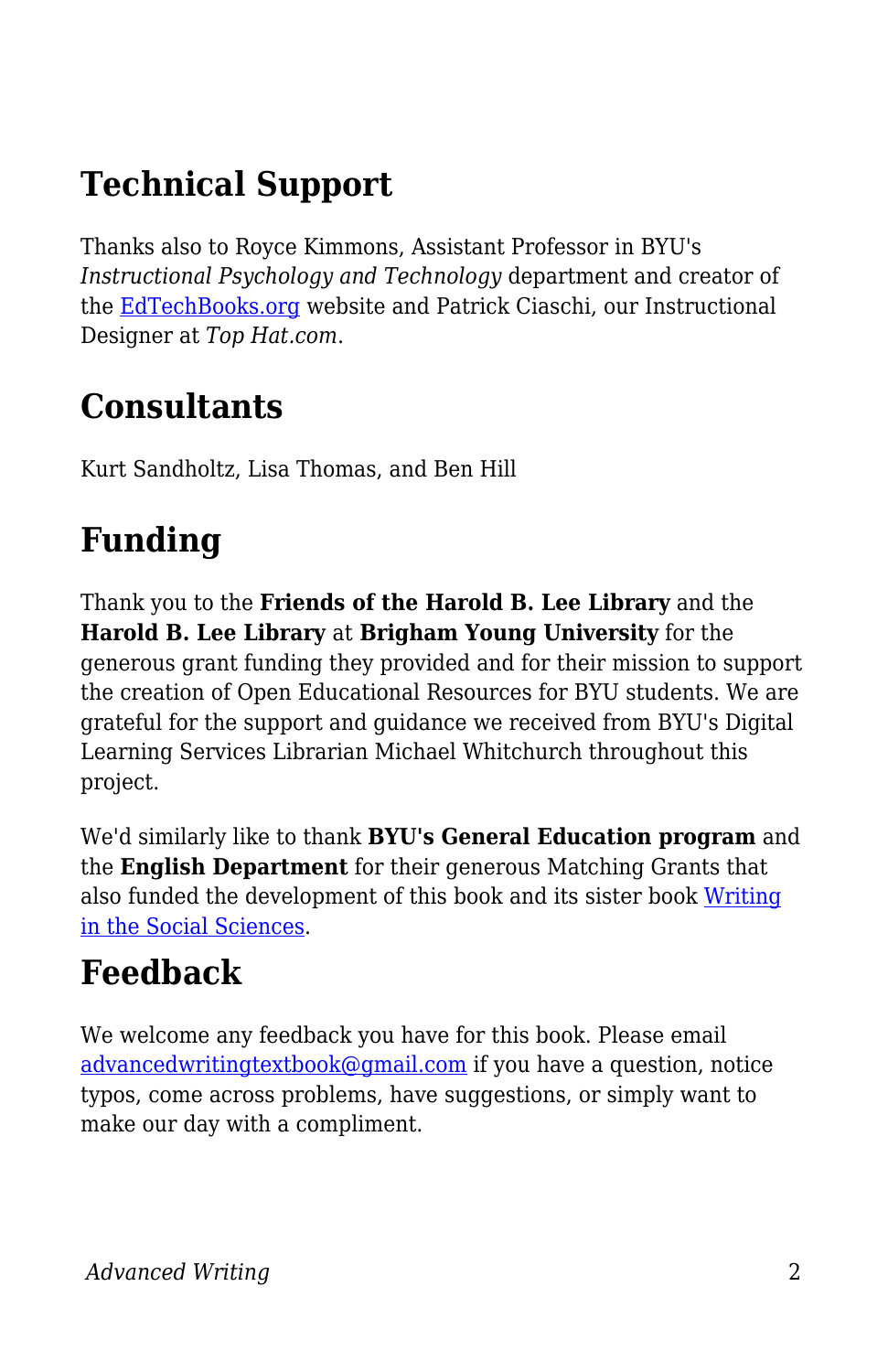### **Dedication**

This book is dedicated to the unsung heroes who teach university writing courses--most of whom are adjunct faculty with full family lives and outside responsibilities--who often juggle heavy grading loads, shared offices, and uncertain professional futures in order to do what we love: teach. This textbook comes from that same labor of love. It's also dedicated to our vibrant students who make our efforts worth it. Thanks also to our departments who support us and our colleagues who encourage us. Most especially, this book is dedicated to our families who sacrificed significantly for us to add this worthy workload to our plates and to God who directed our paths.

--Cristie Cowles Charles, Editor



Charles, C. C. (2020). Acknowledgements. In C. C.